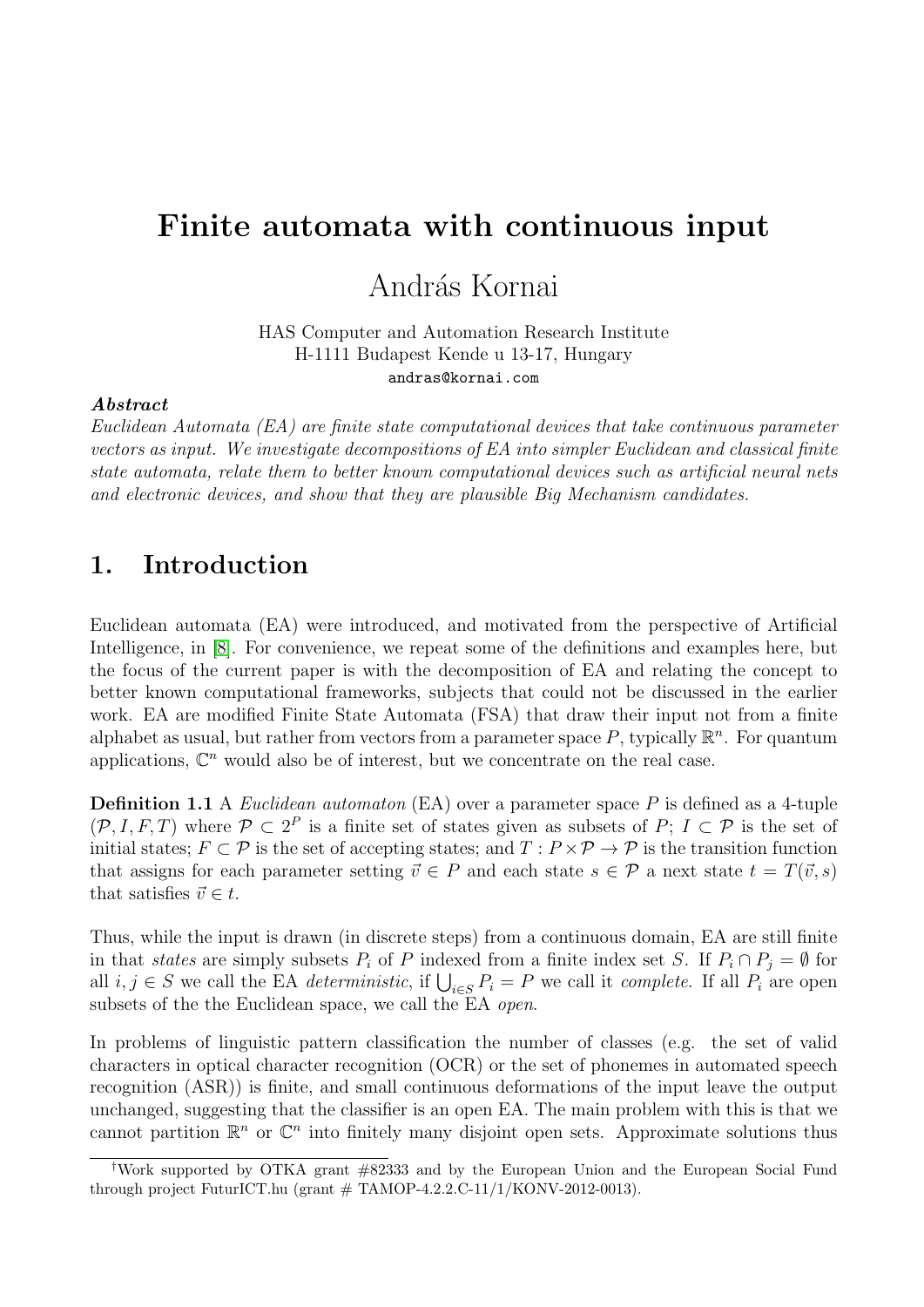must give up non-overlapping, e.g. by permitting probabilistic or fuzzy outcomes, or exhaustiveness, e.g. by leaving 'gray areas' near decision boundaries where the system produces no output. As discussed in [\[8\]](#page-5-0), EA take the first route, sacrificing determinism (non-overlapping). This enables modeling of the nondeterminism actually seen in cases of perceptual hysteresis [\[12\]](#page-5-1). In fact, we observe that the appearance of hysteresis in such situations is not an accident:

**Observation 1.1** There is no deterministic classification of a connected parameter space  $P \subset$  $\mathbb{R}^n$  by some open EA.

Proof By definition, connected subspaces of Euclidean space cannot be the discrete union of open sets.



Figure 1: Decision boundary in 2-20-10-1 layer perceptron

As an example, consider the multilayer perceptron depicted in Fig. 1, trained in [\[5\]](#page-5-2). In spite of the complexity of the decision boundary, the EA with equivalent behavior has only two states, corresponding to the black and the white subsets of the image. The input vectors are two-dimensional, and there is no output to speak of (we could designate one of the two states final). To account for output as well, consider the following definitions (repeated from [\[8\]](#page-5-0) for convenience):

**Definition 1.2** A *Euclidean transducer* (ET) over a parameter space  $P$  is defined as a 5-tuple  $(\mathcal{P}, I, F, T, E)$  where  $\mathcal{P}, I, F$ , and T are as in Def. 1.1 and E is an emission function that assigns a string (possibly empty) over a finite alphabet  $\Sigma$  to each transition defined by T.

**Definition 1.3** A Euclidean Eilenberg Machine (EEM) over a parameter space P is defined as a 5-tuple  $(\mathcal{P}, I, F, T, R)$  where  $\mathcal{P}, I, F$ , and T are as in Def. 1.1 and R is a mapping  $P \times \mathcal{P} \to P$ which assigns to each transition a (not necessarily linear, or even deterministic) transformation of the parameter space.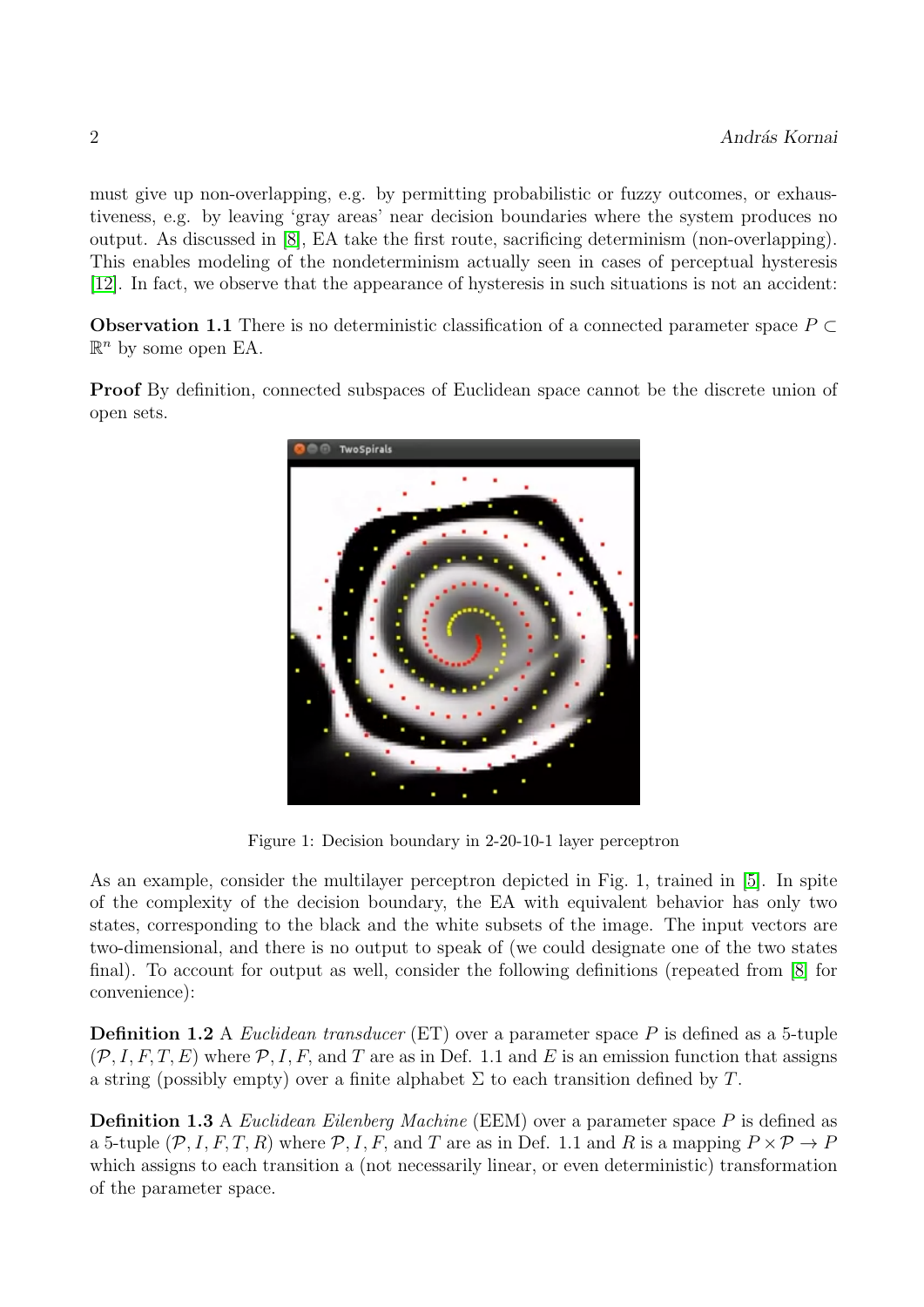### 2. Decomposition

The definition of EA leaves open the possibility that the parameter space P is embedded in  $\mathbb{R}^n$ in a partially discrete manner, e.g. as indexed subsets of lower-dimensional spaces. Consider, for example, a three-stop elevator running from the basement to the top (first) floor of some building. This will have both continuous parameters, such as the reading from the position sensor, and discrete parameters, such as the reading from the engine sensor, with only three possible values "going up", "stopped", and "going down". Some of the parameters, such as the reading from the weight sensor, are seemingly continuous but effectively quantized to two discrete values, "above safety limit" or "below safety limit". In such cases, we may want to select canonical representatives  $\vec{p}_i$  from  $P_i$ . (Other input values, pertaining to the state of call buttons at each floor and inside the cab, to accelerometer readings, or to sensors for AC power quality could be added, but we don't aim at realistic detail here.)

As long as the parameters can be isolated from one another we can view P as being the direct product of smaller parameter spaces  $P_i$ , some Euclidean, some discrete. Isolating the parameters is easy enough for elevators with different sensors, but not at all trivial in pattern recognition tasks where the individual coordinates, such as spectral peaks in ASR, can show all kinds of interdependence. There is notable uncertainty how we wish to embed the discrete spaces in R, for example two-valued parameters are often encoded as 0 or 1, but often as −1 or  $+1$ , and there is no easy way to select a canonical embedding. In many applications, *n*-valued parameters are encoded as  $0, \ldots, n-1$ , in others as  $1, \ldots, n$ , in yet others as  $0, 1/(n-1), 2/(n-1)$ 1),..., 1. Let us first consider a family M of  $P \to P$  mappings with the goal of replacing one conventional encoding by another. As the examples show, such mappings are typically taken from continuous/differentiable families, but are not necessarily linear.

**Definition 2.1** An EA  $\Psi$  is the *homeomorphic image* of  $\Phi$  under a mapping  $m \in M$  iff for any sequence of inputs  $\vec{v}_1, \ldots, \vec{v}_n$  we have  $\Psi(m(\vec{v}_1), \ldots, m(\vec{v}_n)) = m(\Phi(\vec{v}_1, \ldots, \vec{v}_n)).$ 

Here we assume that both  $\Phi$  and  $\Psi$  are started from the same unique initial state (if we permit several initial states the definition needs to be complicated accordingly) and that equality means equality of result state. This is meaningful, since  $m$  naturally maps not just inputs on inputs, but also EA states (subsets of parameter vectors) on one another. We will say  $\Phi$  and  $\Psi$  are *isomorphic* if they are homomorphic images of each other under some m and  $m^{-1}$ .

**Definition 2.2** The *skeleton* of an EA  $\Phi$  is a standard (Mealy) FSA whose alphabet corresponds to canonical representatives from each Boolean atom of P.

In the deterministic case, this is also a Moore automaton, as there is a one to one correspondence between input letters and automaton states. As is clear from Definition 1.1, the sequential behavior of EA is relatively simple in this case, since the result state depends only on the input, and not on the previous state. In the nondeterministic case (which is the more interesting case as per Observation 1.1) we may not be able to select distinct canonical representatives for each state  $P_i$ , or even for the set of Boolean atoms formed by the  $P_i$ . Here skeleta must be replaced by what we will call subjective EA, unique only up to canonical isomorphism, but sacrificing the one to one correspondence between state set and input set.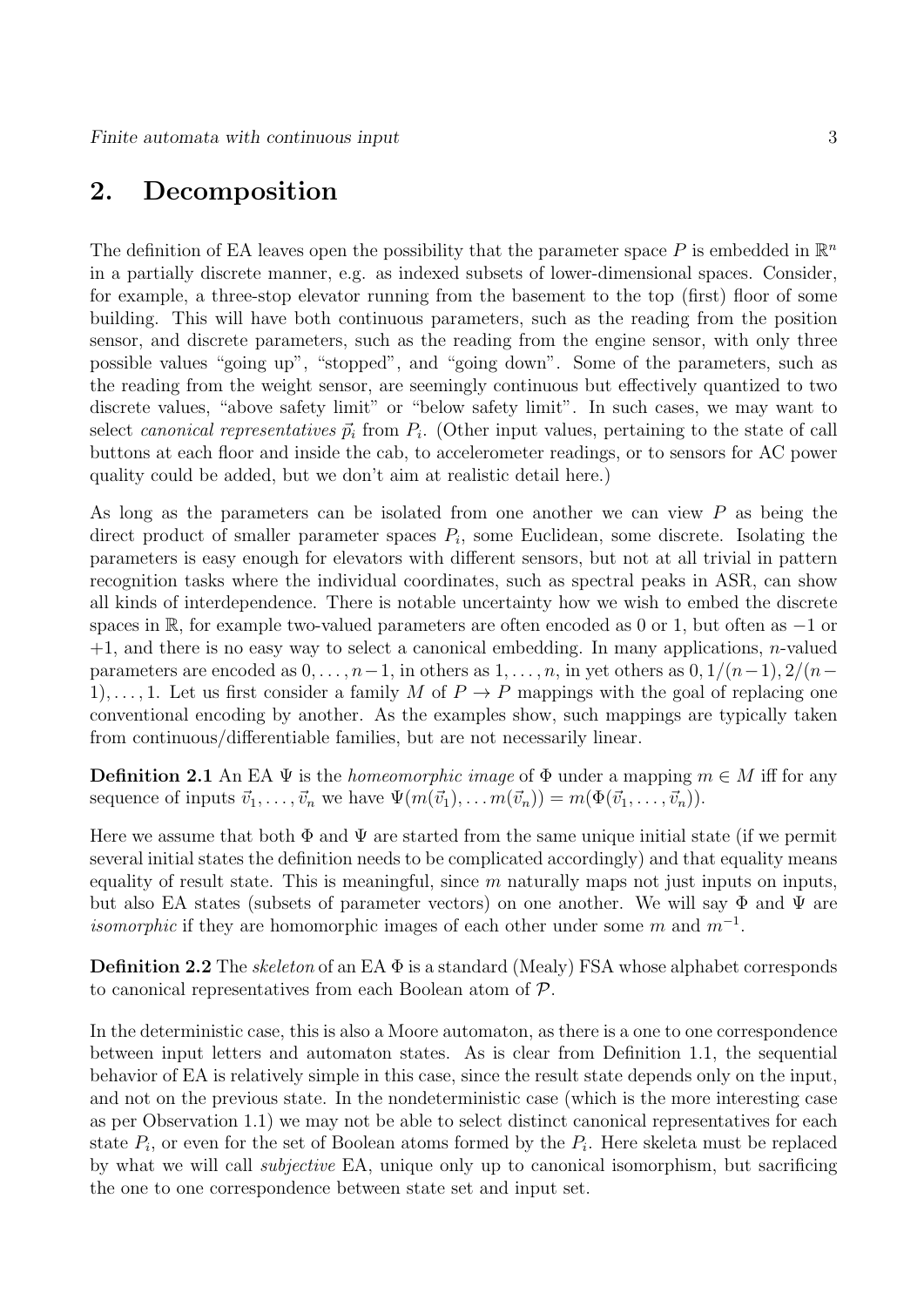Besides the well understood serial and parallel modes of composition (see 3.2 for examples), EA admit a further possibility. This can already be illustrated in the simplest case of a mixed parameter space, where  $P_c$ , the continuous part of the parameter space, is just  $\mathbb{R}$ , and  $P_d$ , the discrete part, is just a binary choice  $\top$ ,  $\bot$ . We may think of an EA  $\Phi$  over  $P = P_c \times P_d$  as being composed of two simpler EA  $\Phi_{\perp}$  and  $\Phi_{\perp}$  by means of a real parameter p that *influences* whether the  $\Phi_{\perp}$  or the  $\Phi_{\perp}$  behavior dominates. Importantly, the parameter that does the influencing may just be the input parameter, providing a crude form of memory, as in Example 3 of [\[8\]](#page-5-0).

#### 3. Relating EA to other computational mechanisms

**3.1 Artificial neural nets** In classification tasks our interest is with the inverse images  $C_i$ of the possible outputs  $i$ . As our example in Fig. 1 shows, EA offer a method for directly encoding the information concerning the shape of the  $C_i$  where it belongs, in  $\mathbb{R}^n$ , where n is the dimension of the input parameter vector, rather than in  $\mathbb{R}^{m \times m}$ , the matrix of connection strengths. As is well known, in pattern recognition a great deal depends on the preprocessing of the signal, and using EA can make this dependence explicit. For example, consider the "two circles" data set presented in [\[10\]](#page-5-3) reproduced here as Fig. 2: while it is evident that no linear separator (simple NN) exists, transforming the data to a system of polar coordinates around the center of gravity of the datapoints would make the task trivial. In ASR, we routinely apply a far more elaborate sequence of data transformation steps (power cepstra [\[1\]](#page-5-4), mel warping [\[3\]](#page-5-5), and delta cepstra [\[6\]](#page-5-6)) to make the data manageable. Altogether, the use of EA is expected to bring new insights, especially for the increasingly popular but not yet well understood "deep learning" neural net architectures such as LSTM [\[7\]](#page-5-7).



Figure 2: "Two circles" data from Ng (2001)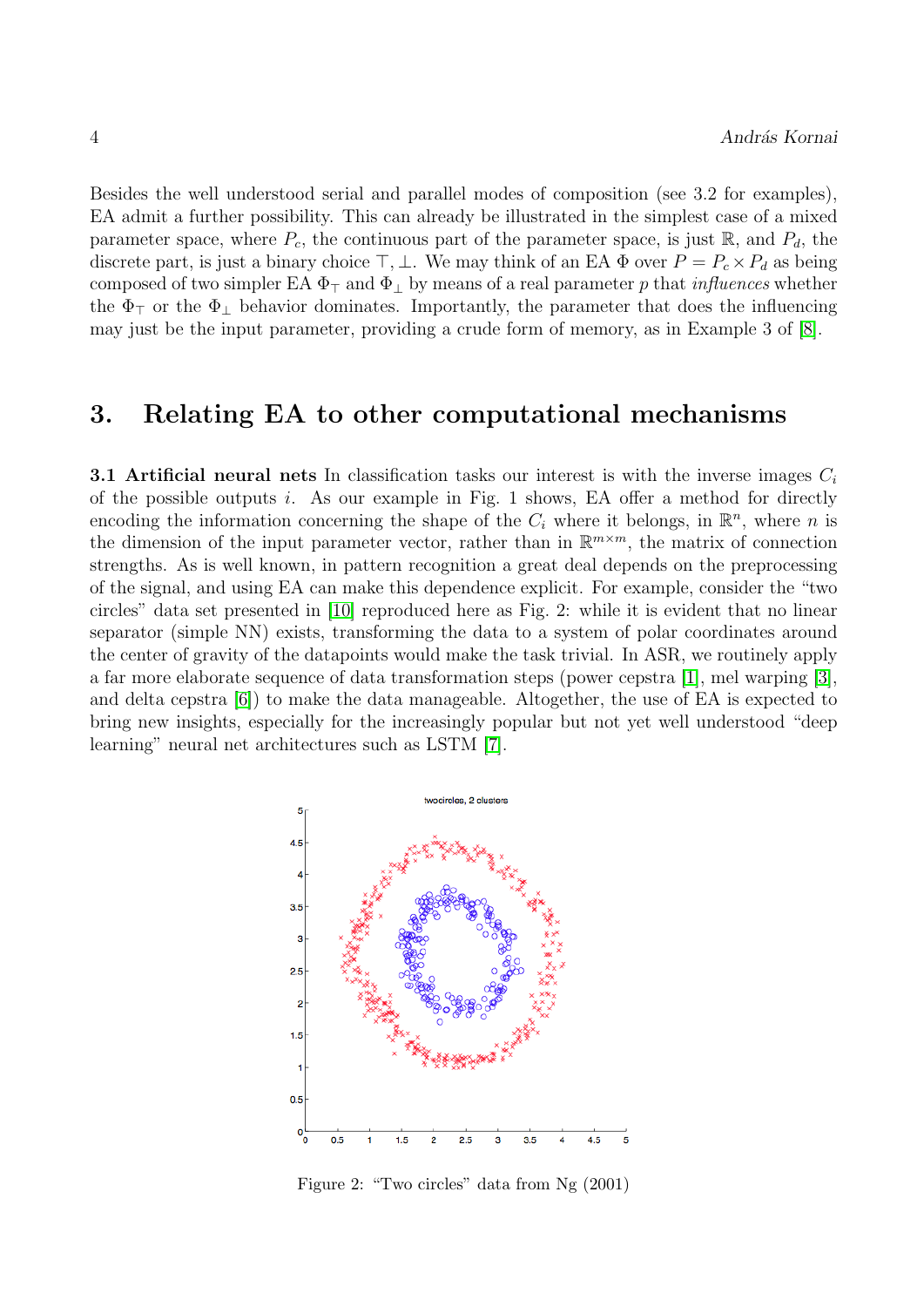3.2 Electronics For many applications it makes sense to define the initial state as a parameter region  $P_0$  that has no overlap with the other states of the automaton (even for EA not otherwise deterministic), since this will guarantee that we can reset the EA to the initial state by making sure that there are outbound transitions from every  $P_i$ . If we have another region we can reset to, we obtain an EA corresponding to the classical  $flip\text{-}flop$  (or *latch*) circuit. As discussed in [\[8\]](#page-5-0), we can also obtain classical circuits with hystersis, such as a Schmitt trigger [\[13\]](#page-5-8). By creating EA corresponding to elementary building blocks such as transistors, all forms of logic circuitry operating on continuous variables such as voltages could be recast as networks of EEMs. Modeling of transient behavior is not facilitated by the framework.

As is standard in logic design, digital circuitry can be conceptualized as series-parallel composition of standard FSTs, either with output string length limited to 1 (otherwise issues of timing and synchrony become paramount) or with clock signals added in. For semi-analog circuitry, where the outputs of each buiding block can be characterized as constant values (or values with very little variation) the same series-parallel conceptualization is available with Eucldean transducers (ETs), as long as we take the outputs of the upstream ETs to be the canonical representatives of the inputs of the downstream ETs. This means that in principle all physical models of digital computation, realized by discrete electronics as they are in current computers, are within scope of the EA/ET/EEM model as defined in D1.1-3. These are theoretical models, unlikely to gain much traction in circuit design, where transitional behavior and synchrony are highly relevant, but the connection makes clear that EA don't suffer from the kind of realizability problems that plague many theoretical computing devices from quantum gates to memristors.

3.3 WFSA, Bayes/Markov nets Here the relationship is much more tenuous, in that both weighted FSA (WFSA) and Bayesian nets take discrete inputs (in the Bayesian case just 0-1, for WFSA strings from an arbitrary finite alphabet) and produce continuous values on output, not the other way round as in EA. In the case of WFSA and WFST, there is no way to pass the weights to later automata, so in investigating how automata can influence each other we are restricted to communication by means of strings from a discrete alphabet. While the dificulties are not insurmounatble (after all, we can always encode good approximations of continuous values in discrete strings) the system is highly unnatural, requiring a great deal of decoding and re-encoding to express any simple arithmetical relation such as the activation of a node being determined by the sum of the inbound activation levels.

Bayesian/Markov nets offer a highly coherent way of thinking about probabilistic influences, but here the technical difficulties are even worse. There is nothing to say, at least in principle, that the random variables at the nodes couldn't be continuous, but to compute the marginal density of a child node we have to integrate out all the parents. Really the only parametric family that makes sense in this setting is (multivariate) normal [\[9\]](#page-5-9), which excludes many systems of great interest to which we now turn.

3.4 Big Mechanism Following the success of Big Data, DARPA has started a search towards a *Big Mechanism* that is capable of modeling cancer signaling pathways, the brain, climate, the economy, and other large interconnected systems, focusing initial attention on cancer signaling pathways. Acquiring the data from medical journals and databases, requiring both considerable